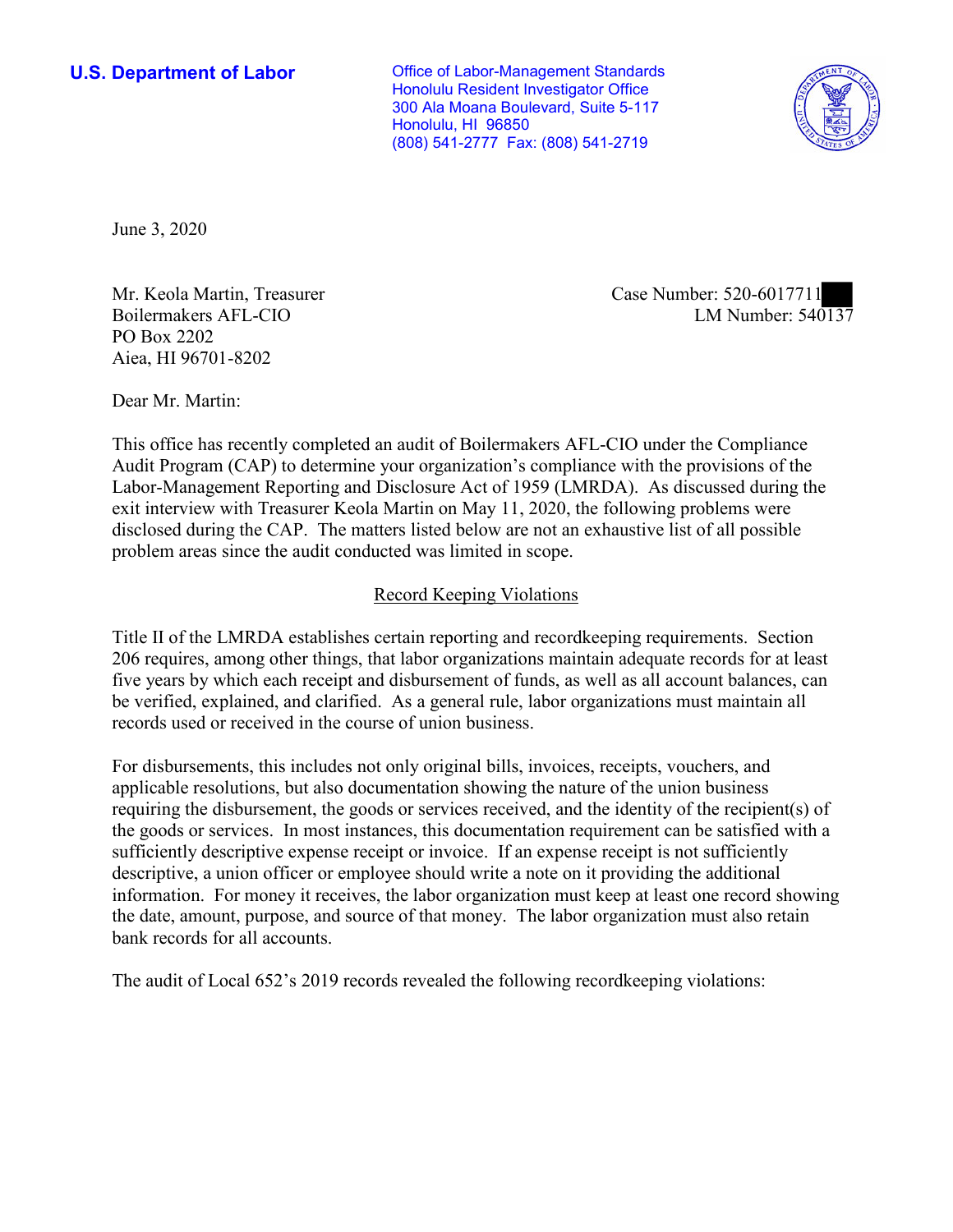Mr. Keola Martin June 3, 2020 Page 2 of 3

### 1. General Reimbursed and Credit Card Expenses

Local 652 did not retain adequate documentation for reimbursed expenses and credit card expenses incurred by Treasurer Keola Martin totaling at least \$433. For example, reimbursement was made for purchases at Murphy Express, Food4Less Fuel, G&M Oil Co., and ABM Parking in July 2018; at Long's (CVS) and Alamo Rent-A-Car (tolls) in October 2018; and at the Mirage and Alamo Rent-A-Car (toll) in April 2019. However, the audit found no itemized receipts for these expenses or documentation that these expenses had been properly authorized.

 all disbursements. The president and treasurer (or corresponding principal officers) of As noted above, labor organizations must retain original receipts, bills, and vouchers for your union, who are required to sign your union's LM report, are responsible for properly maintaining union records.

# 2. Meal Expenses

 expense totaling \$440.00. The meal was for two union officers and three family Local 652 reimbursed Treasurer Keola Martin and President Bobby Tavares for a meal members. The reimbursement for meals must be for official union business purposes under LMRDA Section 206. Meals for family members, as in this situation, would not meet this requirement.

Union records of meal expenses must include written explanations of the union business conducted and the full names and titles of all persons who incurred the restaurant charges. Also, the records retained must identify the names of the restaurants where the officers or employees incurred meal expenses.

3. Information not Recorded in Meeting Minutes

 Washington, D.C. Minutes of all membership or executive board meetings must report During the audit, Mr. Martin advised OLMS that the membership authorized expenses at the monthly membership meetings. The minutes of the meetings indicate that financial reports were reviewed in June 2018, October 2018, and November 2018. However, no authorizations of specific disbursements were noted in the minutes for these three meetings. The only instance in which a specific disbursement was authorized occurred at the February 2019 meeting, which authorized travel expenses for a conference in any disbursement authorizations made at those meetings.

# Other Issue

 payment from the union's checking account. This could create situations where the credit The CAP additionally revealed that the union credit card is paid via automatic electronic card charges are automatically paid without review or authorization by union officers, trustees, and members.